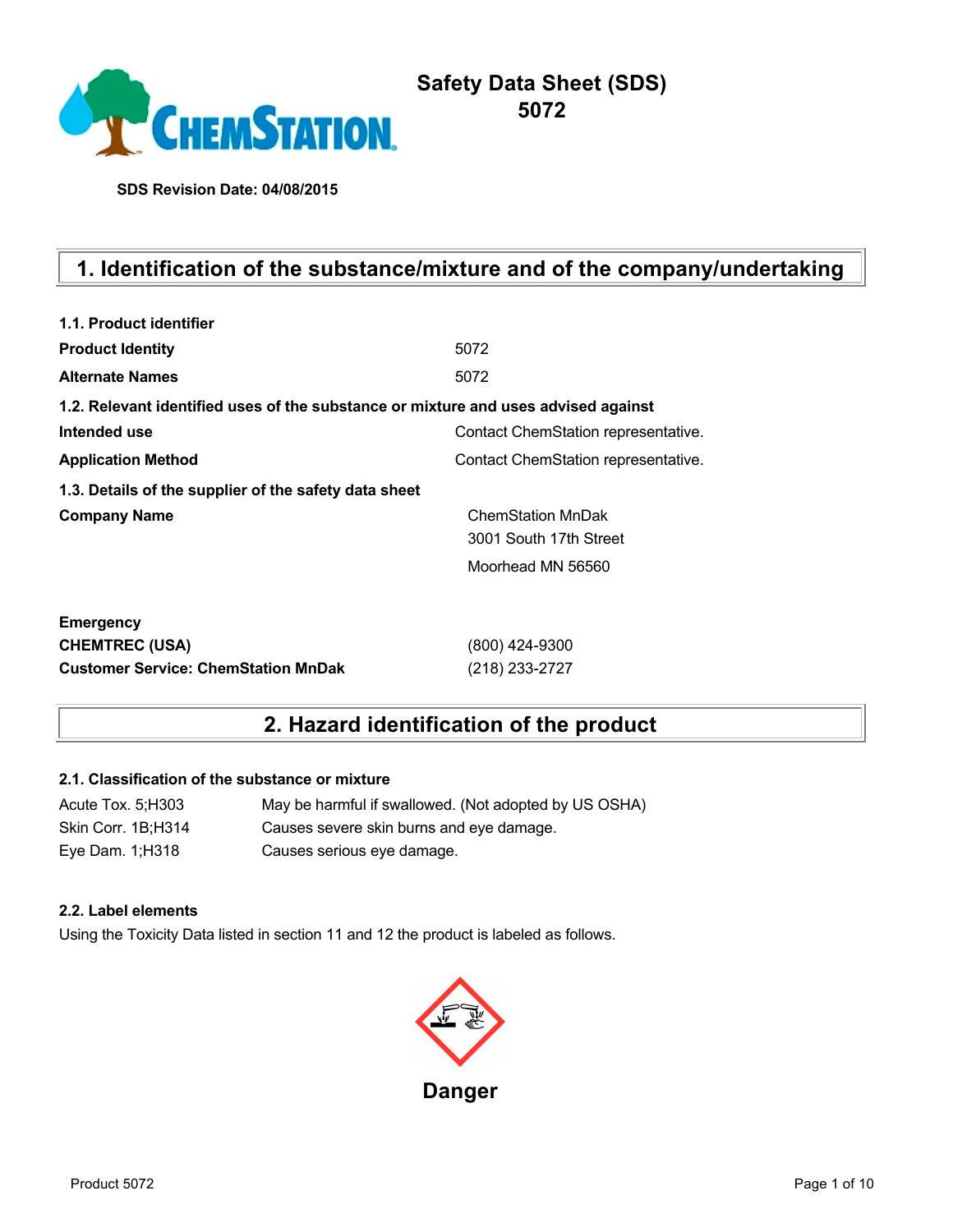H303 May be harmful if swallowed. H314 Causes severe skin burns and eye damage. H318 Causes serious eye damage.

### **[Prevention]:**

P260 Do not breathe mist / vapors / spray.

P264 Wash thoroughly after handling.

P280 Wear protective gloves / eye protection / face protection.

### **[Response]:**

P301+330+331 IF SWALLOWED: Rinse mouth. Do NOT induce vomiting.

P303+361+353 IF ON SKIN (or hair): Remove / Take off immediately all contaminated clothing. Rinse skin with water / shower.

P304+312 IF INHALED: Call a POISON CENTER or doctor / physician if you feel unwell.

P305+351+338 IF IN EYES: Rinse continuously with water for several minutes. Remove contact lenses if present and easy to do - continue rinsing.

P310 Immediately call a POISON CENTER or doctor / physician.

P340 Remove victim to fresh air and keep at rest in a position comfortable for breathing.

P363 Wash contaminated clothing before reuse.

### **[Storage]:**

P405 Store locked up.

### **[Disposal]:**

P501 Dispose of contents / container in accordance with local / national regulations.

## **3. Composition/information on ingredients**

This product contains the following substances that present a hazard within the meaning of the relevant State and Federal Hazardous Substances regulations.

| <b>Ingredient/Chemical Designations</b>                             | Weight %   | <b>GHS Classification</b>                                                                              | <b>Notes</b>   |
|---------------------------------------------------------------------|------------|--------------------------------------------------------------------------------------------------------|----------------|
| <b>Sodium silicate</b><br><b>CAS Number:</b><br>0001344-09-8        | $1.0 - 10$ | Acute Tox. 4:H302<br>Skin Irrit. 2:H315<br><b>Eve Dam. 1:H318</b>                                      | [1]            |
| Potassium hydroxide.<br><b>CAS Number:</b><br>0001310-58-3          | $1.0 - 10$ | Acute Tox. 4:H302<br><b>Skin Corr. 1A:H314</b>                                                         | [1][2]         |
| Ethylene glycol monobutyl ether<br>CAS Number: 0000111-76-2         | $1.0 - 10$ | Acute Tox. 4:H332<br>Acute Tox. 4:H312<br>Acute Tox. 4:H302<br>Eve Irrit. 2:H319<br>Skin Irrit. 2:H315 | $\vert [1][2]$ |
| longchain alcohol alkoxylated<br><b>CAS Number:</b><br>0166736-08-9 | $1.0 - 10$ | Acute Tox. 4:H302<br><b>Eve Dam. 1:H318</b>                                                            | [1]            |

[1] Substance classified with a health or environmental hazard.

[2] Substance with a workplace exposure limit.

[3] PBT-substance or vPvB-substance.

\*The full texts of the phrases are shown in Section 16.

## **4. First aid measures**

### **4.1. Description of first aid measures**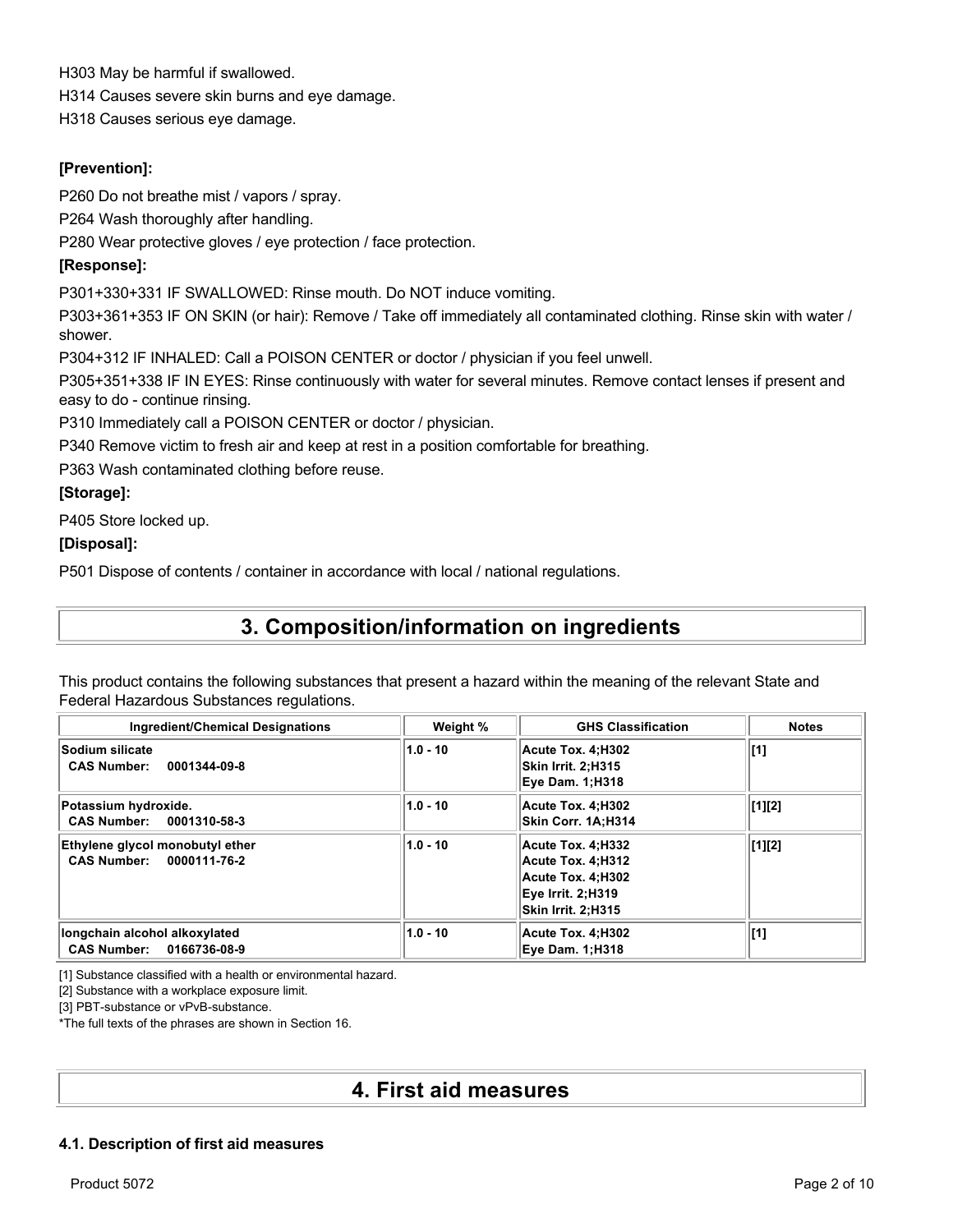| General           | Move victim to fresh air.<br>Call 911 or emergency medical service if deemed necessary.                                                                                                                                                                                                                                                                                                   |
|-------------------|-------------------------------------------------------------------------------------------------------------------------------------------------------------------------------------------------------------------------------------------------------------------------------------------------------------------------------------------------------------------------------------------|
|                   | Give artificial respiration if victim is not breathing.                                                                                                                                                                                                                                                                                                                                   |
|                   | Do not use mouth-to-mouth method if victim ingested or inhaled the substance; give artificial                                                                                                                                                                                                                                                                                             |
|                   | respiration with the aid of a pocket mask equipped with a one-way valve or other proper<br>respiratory medical device.                                                                                                                                                                                                                                                                    |
|                   | Administer oxygen if breathing is difficult.                                                                                                                                                                                                                                                                                                                                              |
|                   | Remove and isolate contaminated clothing and shoes.                                                                                                                                                                                                                                                                                                                                       |
|                   | In case of contact with substance, immediately flush skin or eyes with running water for at<br>least 20 minutes.                                                                                                                                                                                                                                                                          |
|                   | For minor skin contact, avoid spreading material on unaffected skin.<br>Keep victim warm and quiet.                                                                                                                                                                                                                                                                                       |
|                   | Effects of exposure (inhalation, ingestion or skin contact) to substance may be delayed.<br>Ensure that medical personnel are aware of the material(s) involved and take precautions to<br>protect themselves.                                                                                                                                                                            |
| <b>Inhalation</b> | Move victim to fresh air. Call emergency medical care. Apply artificial respiration if victim is<br>not breathing. Do not use mouth-to-mouth method if victim ingested or inhaled the<br>substance; induce artificial respiration with the aid of a pocket mask equipped with a one-way<br>valve or other proper respiratory medical device. Administer oxygen if breathing is difficult. |
| <b>Eyes</b>       | Irrigate copiously with clean water for at least 15 minutes, holding the eyelids apart and seek<br>medical attention.                                                                                                                                                                                                                                                                     |
| <b>Skin</b>       | Remove contaminated clothing. Wash skin thoroughly with soap and water or use a<br>recognized skin cleanser.                                                                                                                                                                                                                                                                              |
| Ingestion         | Do NOT induce vomiting. Rinse mouth and slowly drink several glasses of water. Call a<br>physician. Do NOT give anything by mouth to an unconscious or convulsing person.                                                                                                                                                                                                                 |
|                   | 4.2. Most important symptoms and effects, both acute and delayed                                                                                                                                                                                                                                                                                                                          |
| <b>Overview</b>   | Effects of exposure (inhalation, ingestion or skin contact) to substance may be delayed. See<br>section 2 for further details.                                                                                                                                                                                                                                                            |
| <b>Eyes</b>       | Causes serious eye damage.                                                                                                                                                                                                                                                                                                                                                                |
| <b>Skin</b>       | Causes severe skin burns and eye damage.                                                                                                                                                                                                                                                                                                                                                  |
| Ingestion         | May be harmful if swallowed. (Not adopted by US OSHA)                                                                                                                                                                                                                                                                                                                                     |
|                   |                                                                                                                                                                                                                                                                                                                                                                                           |

# **5. Fire-fighting measures**

### **5.1. Extinguishing media**

Use standard fire fighting media on surrounding materials including water spray, foam, and carbon dioxide. (Do not use dry chemical extinguisher containing ammonium compounds.)

### **5.2. Special hazards arising from the substance or mixture**

Hazardous decomposition: Potassium oxides

Do not breathe mist / vapors / spray.

### **5.3. Advice for fire-fighters**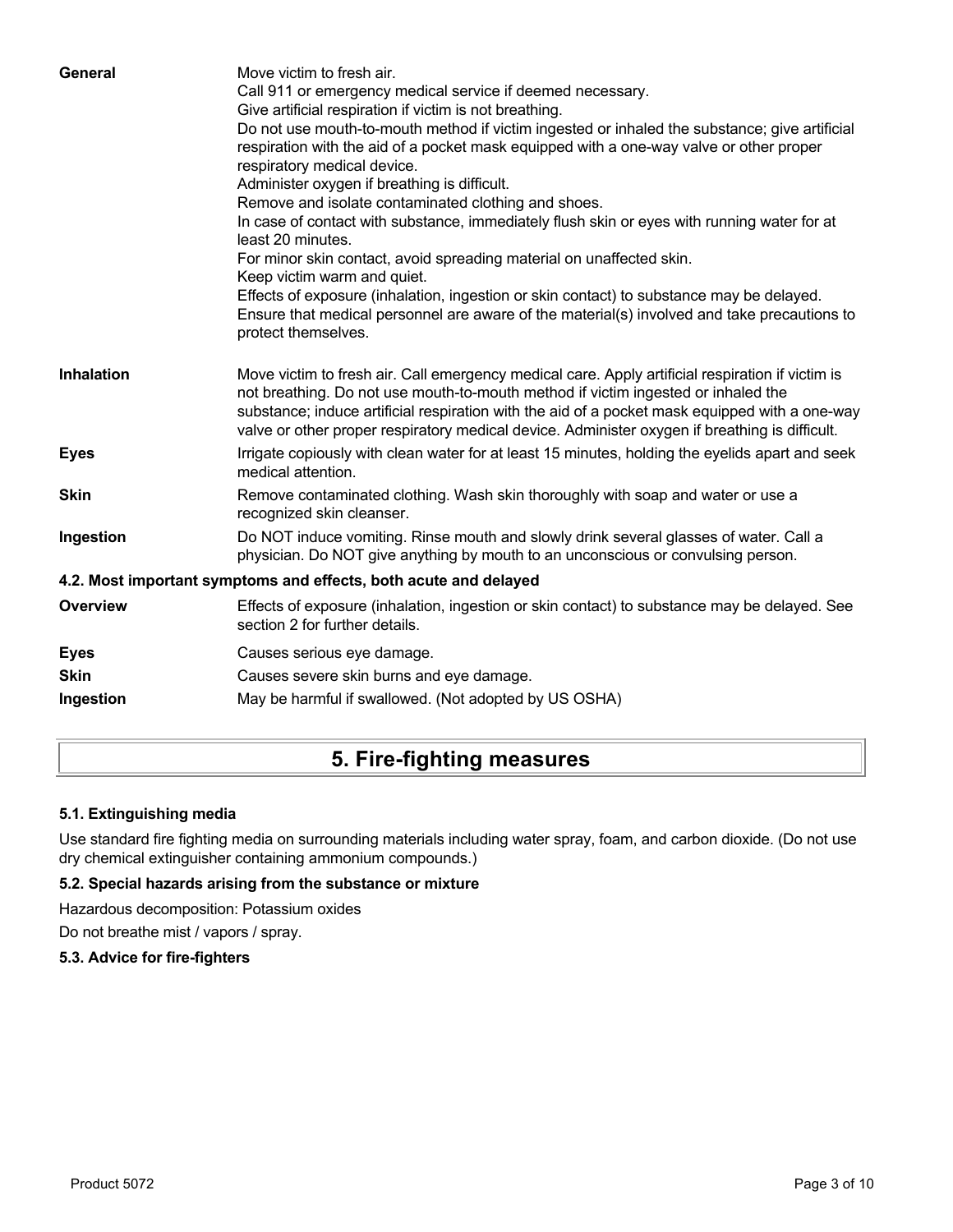Wear positive pressure self-contained breathing apparatus (SCBA).

Wear chemical protective clothing that is specifically recommended by the manufacturer. It may provide little or no thermal protection.

Non-combustible, substance itself does not burn but may decompose upon heating to produce corrosive and/or toxic fumes.

Some are oxidizers and may ignite combustibles (wood, paper, oil, clothing, etc.).

Contact with metals may evolve flammable hydrogen gas.

Containers may explode when heated.

**TOXIC**; inhalation, ingestion or skin contact with material may cause severe injury or death.

Contact with molten substance may cause severe burns to skin and eyes.

Avoid any skin contact.

Effects of contact or inhalation may be delayed.

Fire may produce irritating, corrosive and/or toxic gases.

Runoff from fire control or dilution water may be corrosive and/or toxic and cause pollution.

**ERG Guide No.** 154

### **6. Accidental release measures**

### **6.1. Personal precautions, protective equipment and emergency procedures**

ELIMINATE all ignition sources (no smoking, flares, sparks or flames in immediate area).

Do not touch damaged containers or spilled material unless wearing appropriate protective clothing.

Stop leak if you can do it without risk.

Prevent entry into waterways, sewers, basements or confined areas.

Absorb or cover with dry earth, sand or other non-combustible material and transfer to containers.

DO NOT GET WATER INSIDE CONTAINERS.

### **6.2. Environmental precautions**

Do not allow spills to enter drains or waterways.

Use good personal hygiene practices. Wash hands before eating, drinking, smoking or using toilet. Promptly remove soiled clothing and wash thoroughly before reuse.

### **6.3. Methods and material for containment and cleaning up**

Keep unauthorized personnel away. Stay upwind. Keep out of low areas. Ventilate enclosed areas.

## **7. Handling and storage**

### **7.1. Precautions for safe handling**

See section 2 for further details. - [Prevention]:

### **7.2. Conditions for safe storage, including any incompatibilities**

Containers should be stored in a cool, dry, well-ventilated area. Exercise due caution to prevent damage to or leakage from the container. Keep containers closed when not in use.

Incompatible materials: Incompatible with strong oxidizers, leather and halogenated compounds. Product will react with 'soft' metals such as aluminum, tin, magnesium, and zinc releasing flammable hydrogen gas.

See section 2 for further details. - [Storage]:

### **7.3. Specific end use(s)**

No data available.

## **8. Exposure controls and personal protection**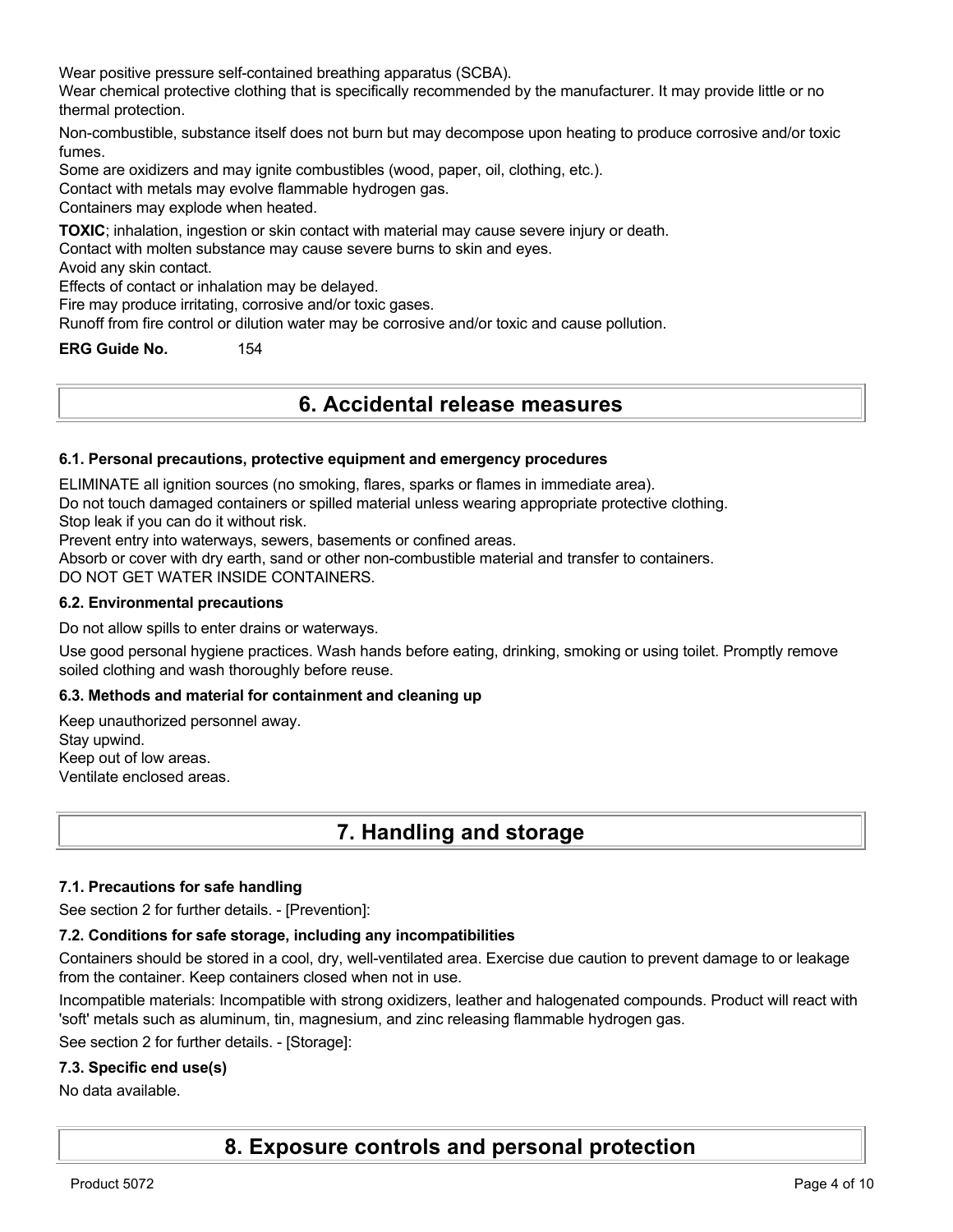### **8.1. Control parameters**

| <b>Exposure</b> |                                 |               |                               |  |  |
|-----------------|---------------------------------|---------------|-------------------------------|--|--|
| <b>CAS No.</b>  | Ingredient                      | <b>Source</b> | Value                         |  |  |
| 0000111-76-2    | Ethylene glycol monobutyl ether | <b>OSHA</b>   | TWA 50 ppm (240 mg/m3) [skin] |  |  |
|                 |                                 | ACGIH         | TWA: 20 ppmRevised 2003,      |  |  |
|                 |                                 | <b>NIOSH</b>  | TWA 5 ppm (24 mg/m3) [skin]   |  |  |
|                 |                                 | Supplier      | No Established Limit          |  |  |
| 0001310-58-3    | Potassium hydroxide.            | <b>OSHA</b>   | No Established Limit          |  |  |
|                 |                                 | ACGIH         | Ceiling: 2 mg/m3              |  |  |
|                 |                                 | NIOSH         | $C2$ mg/m3                    |  |  |
|                 |                                 | Supplier      | No Established Limit          |  |  |
| 0001344-09-8    | Sodium silicate                 | <b>OSHA</b>   | No Established Limit          |  |  |
|                 |                                 | ACGIH         | No Established Limit          |  |  |
|                 |                                 | <b>NIOSH</b>  | No Established Limit          |  |  |
|                 |                                 | Supplier      | No Established Limit          |  |  |
| 0166736-08-9    | longchain alcohol alkoxylated   | <b>OSHA</b>   | No Established Limit          |  |  |
|                 |                                 | ACGIH         | No Established Limit          |  |  |
|                 |                                 | <b>NIOSH</b>  | No Established Limit          |  |  |
|                 |                                 | Supplier      | No Established Limit          |  |  |

### **Carcinogen Data**

| CAS No.      | Ingredient                      | Source      | Value                                                               |  |
|--------------|---------------------------------|-------------|---------------------------------------------------------------------|--|
| 0000111-76-2 | Ethylene glycol monobutyl ether | <b>OSHA</b> | Select Carcinogen: No                                               |  |
|              |                                 | <b>NTP</b>  | Known: No: Suspected: No                                            |  |
|              |                                 | <b>IARC</b> | Group 1: No; Group 2a: No; Group 2b: No; Group 3: Yes; Group 4: No; |  |
| 0001310-58-3 | Potassium hydroxide.            | OSHA        | Select Carcinogen: No                                               |  |
|              |                                 | NTP         | Known: No; Suspected: No                                            |  |
|              |                                 | <b>IARC</b> | Group 1: No; Group 2a: No; Group 2b: No; Group 3: No; Group 4: No;  |  |
| 0001344-09-8 | Sodium silicate                 | OSHA        | Select Carcinogen: No                                               |  |
|              |                                 | <b>NTP</b>  | Known: No: Suspected: No                                            |  |
|              |                                 | <b>IARC</b> | Group 1: No: Group 2a: No: Group 2b: No: Group 3: No: Group 4: No:  |  |
| 0166736-08-9 | longchain alcohol alkoxylated   | <b>OSHA</b> | Select Carcinogen: No                                               |  |
|              |                                 | NTP         | Known: No; Suspected: No                                            |  |
|              |                                 | <b>IARC</b> | Group 1: No: Group 2a: No: Group 2b: No: Group 3: No: Group 4: No:  |  |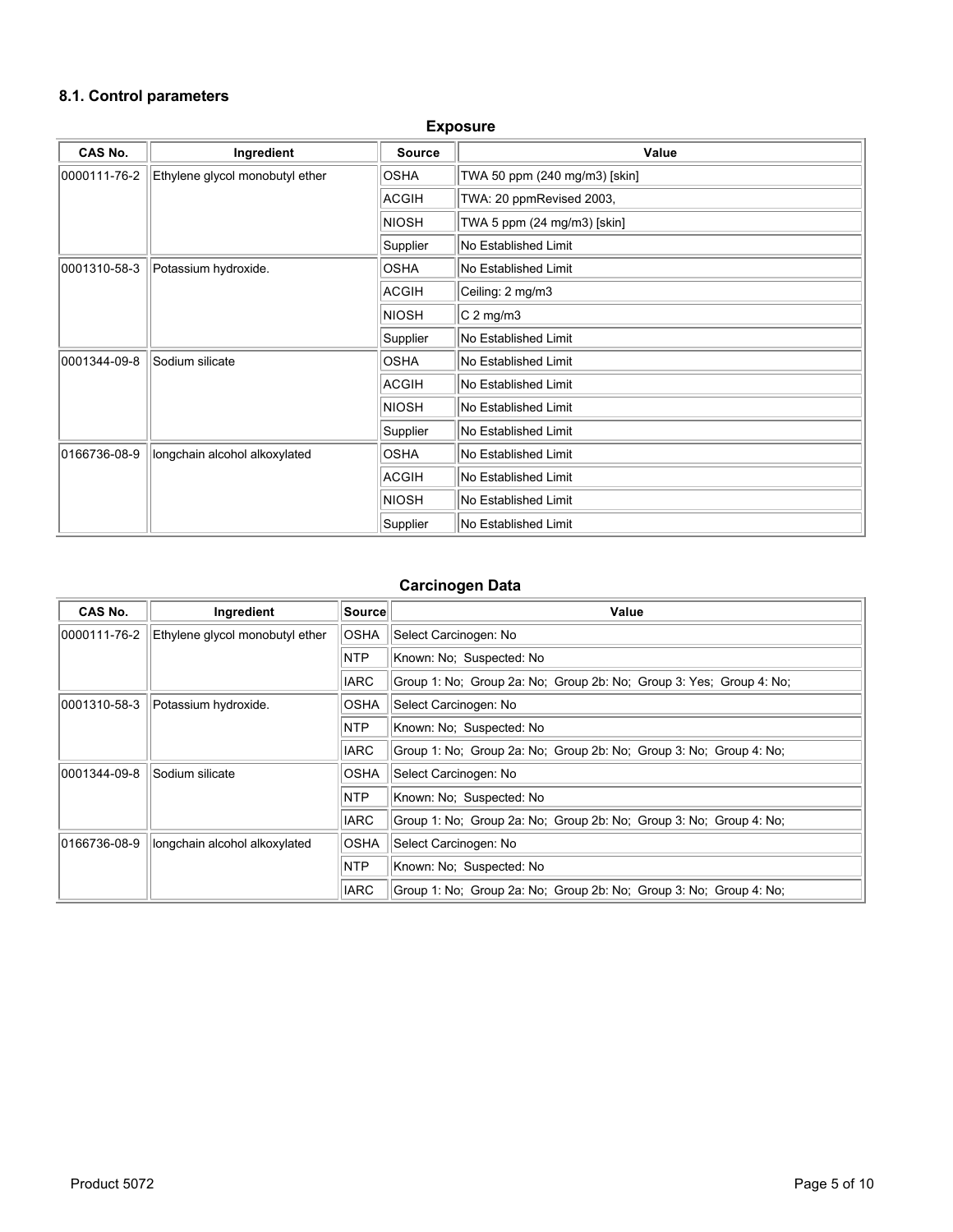### **8.2. Exposure controls**

| <b>Respiratory</b>          | Use NIOSH/MSHA approved respirator, following manufacturer's recommendations when<br>concentrations exceed permissible exposure limits.                                                                                                                                                                                                |
|-----------------------------|----------------------------------------------------------------------------------------------------------------------------------------------------------------------------------------------------------------------------------------------------------------------------------------------------------------------------------------|
| <b>Eyes</b>                 | Wear safety glasses with side shields to protect the eyes. An eye wash station is suggested<br>as a good workplace practice.                                                                                                                                                                                                           |
| <b>Skin</b>                 | Chemical resistant clothing such as coveralls/apron boots should be worn. Wear gloves.<br>Gloves must be resistant to corrosive materials. Nitrile or PVC gloves are suitable. Do not<br>use cotton or leather gloves.                                                                                                                 |
| <b>Engineering Controls</b> | Provide adequate ventilation. Where reasonably practicable this should be achieved by the<br>use of local exhaust ventilation and good general extraction. If these are not sufficient to<br>maintain concentrations of particulates and any vapor below occupational exposure limits<br>suitable respiratory protection must be worn. |
| <b>Other Work Practices</b> | Use good personal hygiene practices. Wash hands before eating, drinking, smoking or using<br>toilet. Promptly remove soiled clothing and wash thoroughly before reuse.                                                                                                                                                                 |

See section 2 for further details. - [Prevention]:

# **9. Physical and chemical properties**

| Appearance                                         | Light yellow Thin liquid                   |
|----------------------------------------------------|--------------------------------------------|
| Odor                                               | Mild                                       |
| <b>Odor threshold</b>                              | Not Measured                               |
| рH                                                 | $12.9 - 14.0$                              |
| Melting point / freezing point                     | Not Measured                               |
| Initial boiling point and boiling range            | >212 deg F                                 |
| <b>Flash Point</b>                                 | >200 degrees F PMCC (non-flammable)        |
| Evaporation rate (Ether = 1)                       | 0.33                                       |
| <b>Flammability (solid, gas)</b>                   | Not Applicable                             |
| Upper/lower flammability or explosive<br>limits    | Lower Explosive Limit: Not Measured        |
|                                                    | <b>Upper Explosive Limit: Not Measured</b> |
| Vapor pressure (Pa)                                | Not Determined                             |
| <b>Vapor Density</b>                               | Not Determined                             |
| <b>Specific Gravity</b>                            | $1.050 - 1.072$                            |
| <b>Solubility in Water</b>                         | Not Measured                               |
| Partition coefficient n-octanol/water (Log<br>Kow) | Not Measured                               |
| <b>Auto-ignition temperature</b>                   | Not Measured                               |
| <b>Decomposition temperature</b>                   | Not Measured                               |
| <b>Viscosity (cSt)</b>                             | Not Measured                               |
| Foaming                                            | Moderate                                   |
| 9.2. Other information                             |                                            |
| No other relevant information.                     |                                            |

# **10. Stability and reactivity**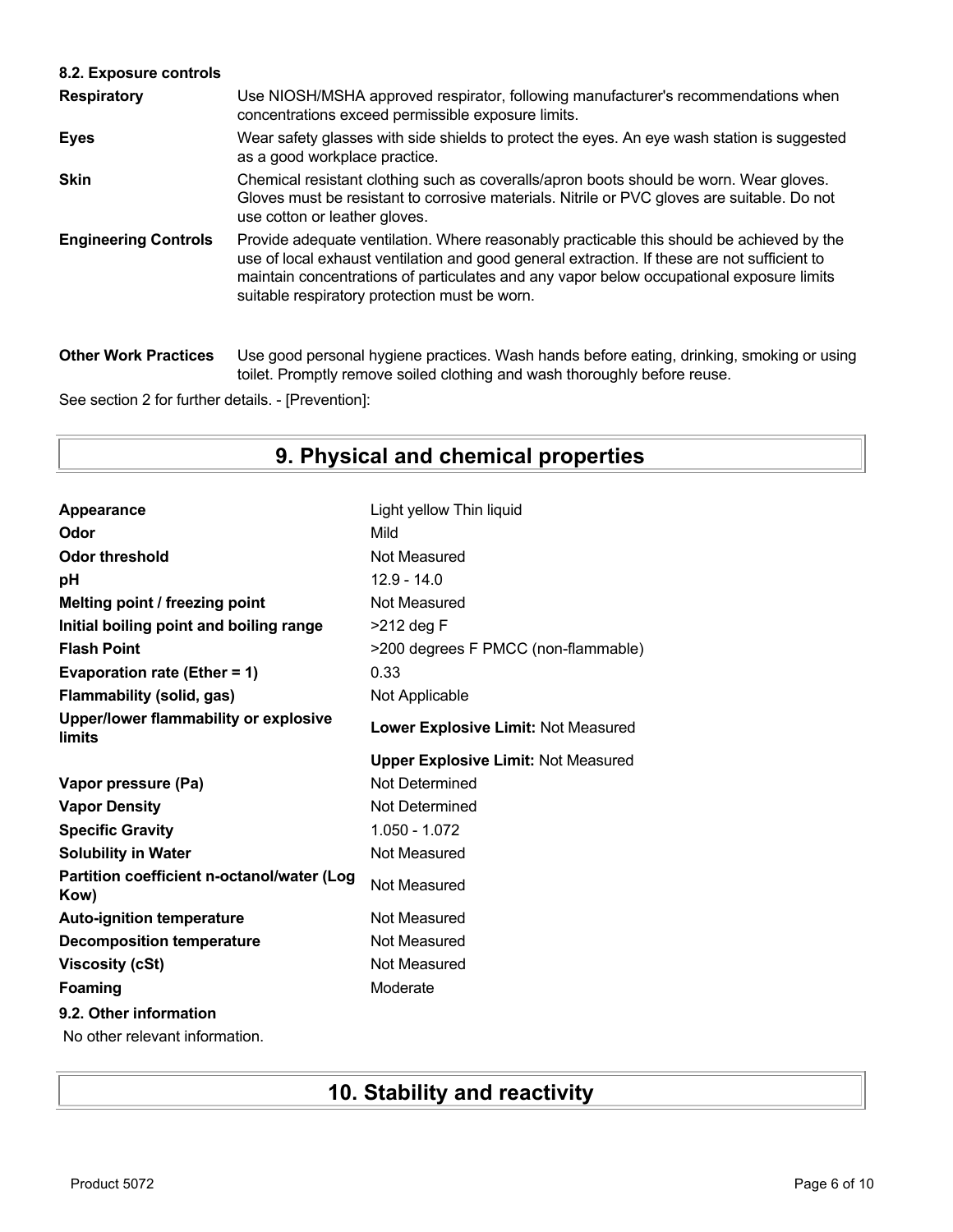### **10.1. Reactivity**

Hazardous Polymerization will not occur.

### **10.2. Chemical stability**

Stable under normal circumstances.

### **10.3. Possibility of hazardous reactions**

Incompatible with strong oxidizers, leather and halogenated compounds. Product will react with 'soft' metals such as aluminum, tin, magnesium, and zinc releasing flammable hydrogen gas.

### **10.4. Conditions to avoid**

Excessive heat and open flame.

Sealed containers may develop explosive pressures under fire conditions. Use water to cool containers exposed to fire.

### **10.5. Incompatible materials**

Incompatible with strong oxidizers, leather and halogenated compounds. Product will react with 'soft' metals such as aluminum, tin, magnesium, and zinc releasing flammable hydrogen gas.

### **10.6. Hazardous decomposition products**

Potassium oxides

# **11. Toxicological information**

### **Acute toxicity**

| Ingredient                                    | Oral LD50.<br>mg/kg                      | Skin LD50.<br>mg/kg                      | <b>Inhalation</b><br>Vapor LD50,<br>mg/L/4hr | <b>Inhalation</b><br>∣Dust/Mist LD50.∣<br>mg/L/4hr | Inhalation<br>Gas LD50,<br>ppm |
|-----------------------------------------------|------------------------------------------|------------------------------------------|----------------------------------------------|----------------------------------------------------|--------------------------------|
| Sodium silicate - (1344-09-8)                 | >2,000.00, Rat -<br>Category: 5          | No data<br>available                     | No data<br>available                         | No data available                                  | No data<br>available           |
| Potassium hydroxide. - (1310-58-3)            | 365.00, Rat -<br>Category: 4             | No data<br>available                     | No data<br>available                         | No data availablel                                 | No data<br>available           |
| Ethylene glycol monobutyl ether - (111-76-2)  | 1.414.00.<br>Guinea Pig -<br>Category: 4 | 1.200.00.<br>Guinea Pig -<br>Category: 4 | 173.00. Guinea<br>Pig - Category:<br>NA.     | No data availablel                                 | No data<br>available           |
| longchain alcohol alkoxylated - (166736-08-9) | No data<br>available                     | No data<br>available                     | No data<br>available                         | No data availablel                                 | No data<br>available           |

Note: When no route specific LD50 data is available for an acute toxin, the converted acute toxicity point estimate was used in the calculation of the product's ATE (Acute Toxicity Estimate).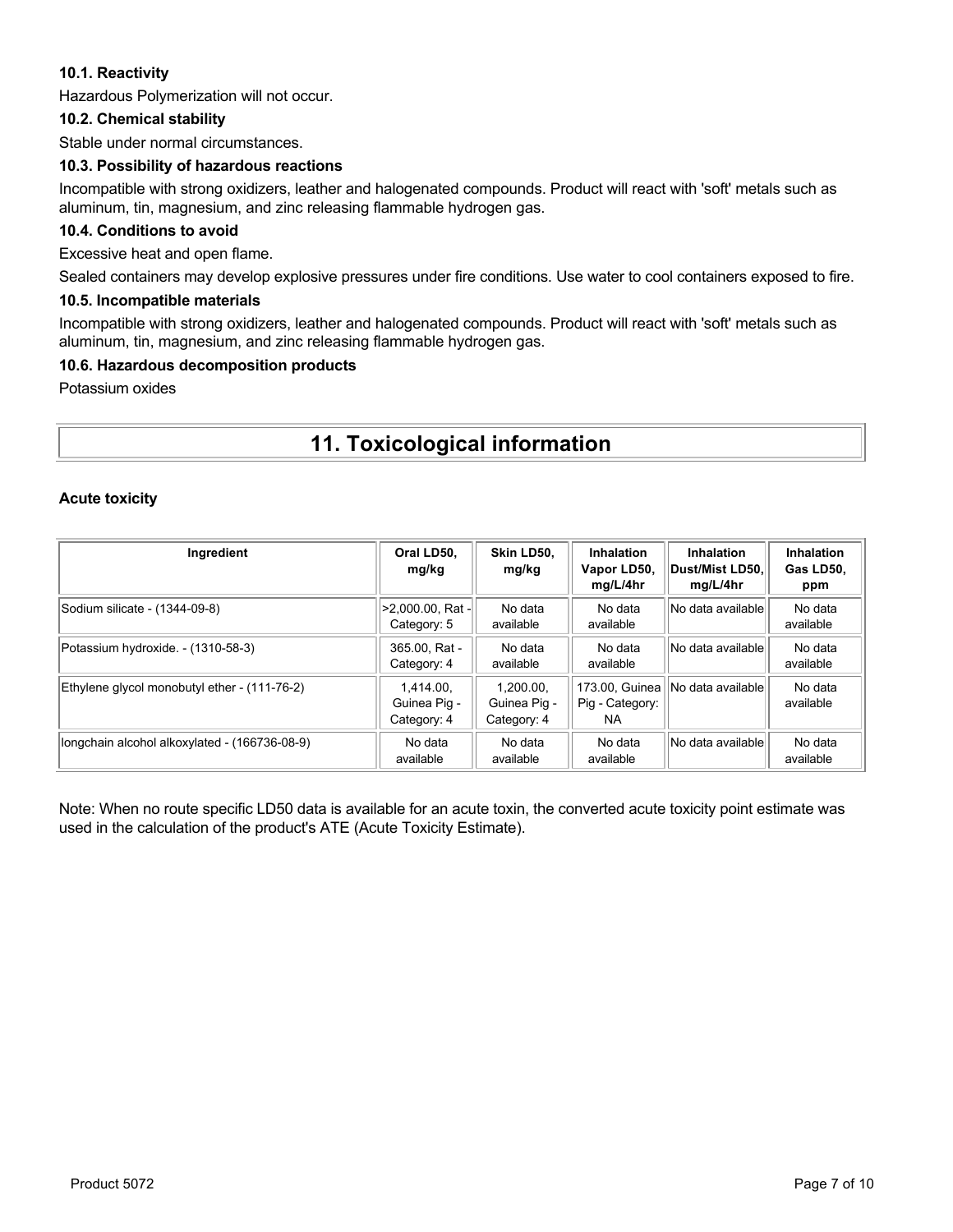| <b>Classification</b>         | Category | <b>Hazard Description</b>                                |
|-------------------------------|----------|----------------------------------------------------------|
| Acute toxicity (oral)         | 5        | May be harmful if swallowed. (Not adopted by US<br>OSHA) |
| Acute toxicity (dermal)       |          | Not Applicable                                           |
| Acute toxicity (inhalation)   |          | Not Applicable                                           |
| Skin corrosion/irritation     | 1B       | Causes severe skin burns and eye damage.                 |
| Serious eye damage/irritation |          | Causes serious eye damage.                               |
| Respiratory sensitization     |          | Not Applicable                                           |
| Skin sensitization            |          | Not Applicable                                           |
| Germ cell mutagenicity        |          | Not Applicable                                           |
| Carcinogenicity               |          | Not Applicable                                           |
| Reproductive toxicity         |          | Not Applicable                                           |
| STOT-single exposure          |          | Not Applicable                                           |
| STOT-repeated exposure        |          | Not Applicable                                           |
| Aspiration hazard             |          | Not Applicable                                           |

# **12. Ecological information**

### **12.1. Toxicity**

No additional information provided for this product. See Section 3 for chemical specific data.

### **Aquatic Ecotoxicity**

| Ingredient                                    | 96 hr LC50 fish,<br>mq/l       | 48 hr EC50 crustacea,<br>mq/l | ErC50 algae,<br>mq/l |
|-----------------------------------------------|--------------------------------|-------------------------------|----------------------|
| Sodium silicate - (1344-09-8)                 | 301.00, Lepomis<br>macrochirus | 216.00, Daphnia magna         | Not Available        |
| Potassium hydroxide. - (1310-58-3)            | Not Available                  | Not Available                 | Not Available        |
| Ethylene glycol monobutyl ether - (111-76-2)  | 220.00, Fish (Piscis)          | 1,000.00, Daphnia magna       | Not Available        |
| longchain alcohol alkoxylated - (166736-08-9) | Not Available                  | Not Available                 | Not Available        |

### **12.2. Persistence and degradability**

There is no data available on the preparation itself.

### **12.3. Bioaccumulative potential**

Not Measured

**12.4. Mobility in soil**

No data available.

### **12.5. Results of PBT and vPvB assessment**

This product contains no PBT/vPvB chemicals.

### **12.6. Other adverse effects**

No data available.

### **13. Disposal considerations**

### **13.1. Waste treatment methods**

Observe all federal, state and local regulations when disposing of this substance.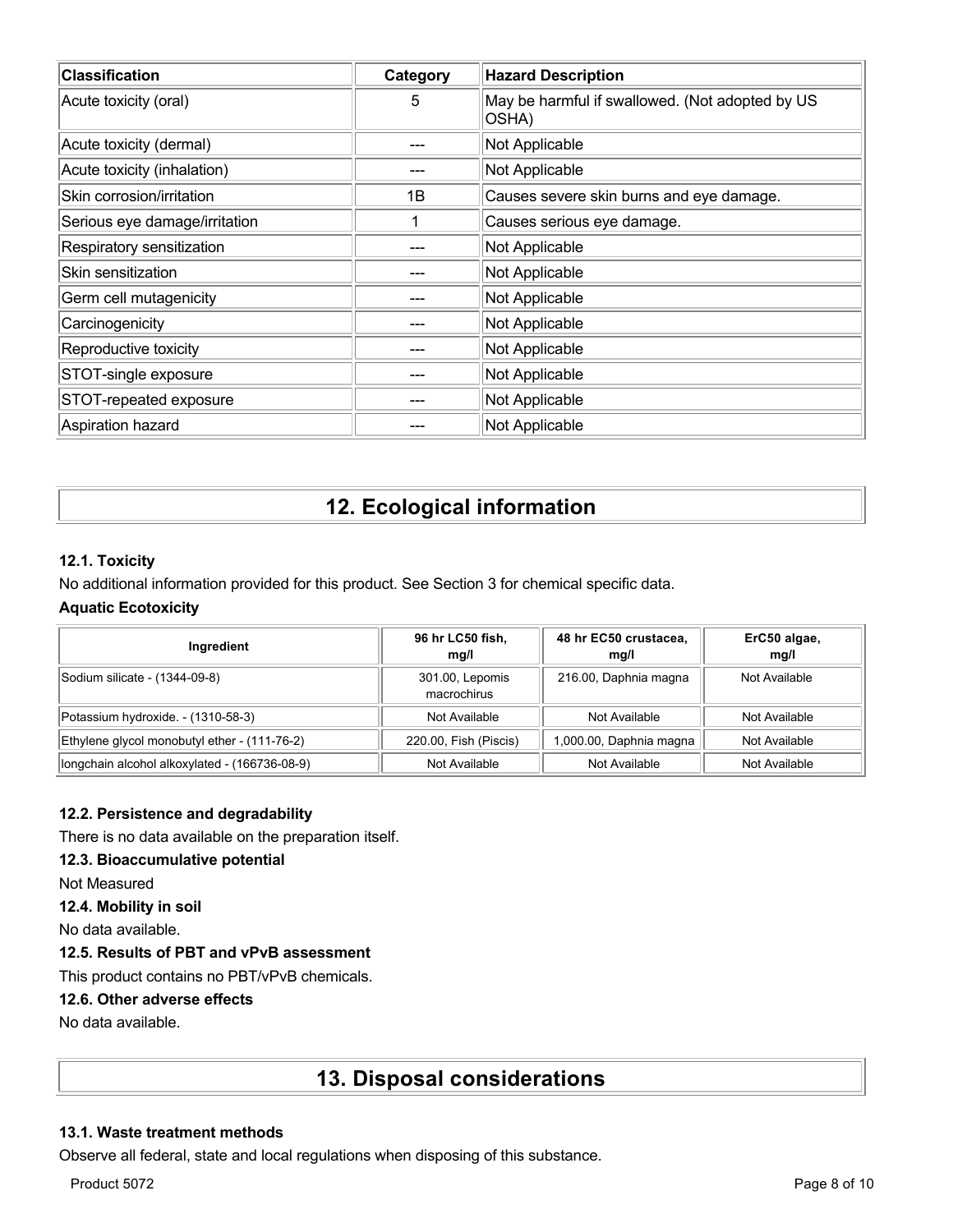# **14. Transport information**

|  |  | 14.1. UN number |
|--|--|-----------------|
|  |  |                 |

**14.3. Transport hazard class(es)** 8

**14.4. Packing group III** 

**NA1760 14.2. UN proper shipping name** Compound, Cleaning, Liquid, (Potassium Hydroxide)

# **15. Regulatory information**

| <b>Regulatory Overview</b>                                                        | The regulatory data in Section 15 is not intended to be all-inclusive, only selected regulations<br>are represented. |
|-----------------------------------------------------------------------------------|----------------------------------------------------------------------------------------------------------------------|
| <b>Toxic Substance</b><br><b>Control Act (TSCA)</b>                               | All components of this material are either listed or exempt from listing on the TSCA Inventory.                      |
| <b>WHMIS Classification</b>                                                       | D <sub>2</sub> B E                                                                                                   |
| <b>US EPA Tier II Hazards</b>                                                     | Fire: No                                                                                                             |
| <b>Sudden Release of Pressure: No</b>                                             |                                                                                                                      |
|                                                                                   | <b>Reactive: No</b>                                                                                                  |
|                                                                                   | Immediate (Acute): Yes                                                                                               |
|                                                                                   | Delayed (Chronic): No                                                                                                |
| EPCRA 311/312 Chemicals and RQs (lbs):                                            |                                                                                                                      |
| Potassium hydroxide.                                                              | (1,000.00)                                                                                                           |
| <b>EPCRA 302 Extremely Hazardous:</b><br>(No Product Ingredients Listed)          |                                                                                                                      |
| <b>EPCRA 313 Toxic Chemicals:</b>                                                 |                                                                                                                      |
| Ethylene glycol monobutyl ether                                                   |                                                                                                                      |
| Proposition 65 - Carcinogens (>0.0%):<br>(No Product Ingredients Listed)          |                                                                                                                      |
| Proposition 65 - Developmental Toxins (>0.0%):<br>(No Product Ingredients Listed) |                                                                                                                      |
| Proposition 65 - Female Repro Toxins (>0.0%):<br>(No Product Ingredients Listed)  |                                                                                                                      |
| Proposition 65 - Male Repro Toxins (>0.0%):<br>(No Product Ingredients Listed)    |                                                                                                                      |
| N.J. RTK Substances (>1%):                                                        |                                                                                                                      |
| Ethylene glycol monobutyl ether                                                   |                                                                                                                      |
| Potassium hydroxide.                                                              |                                                                                                                      |
| Penn RTK Substances (>1%):                                                        |                                                                                                                      |
| Ethylene glycol monobutyl ether                                                   |                                                                                                                      |
| Potassium hydroxide.                                                              |                                                                                                                      |
|                                                                                   |                                                                                                                      |

# **16. Other information**